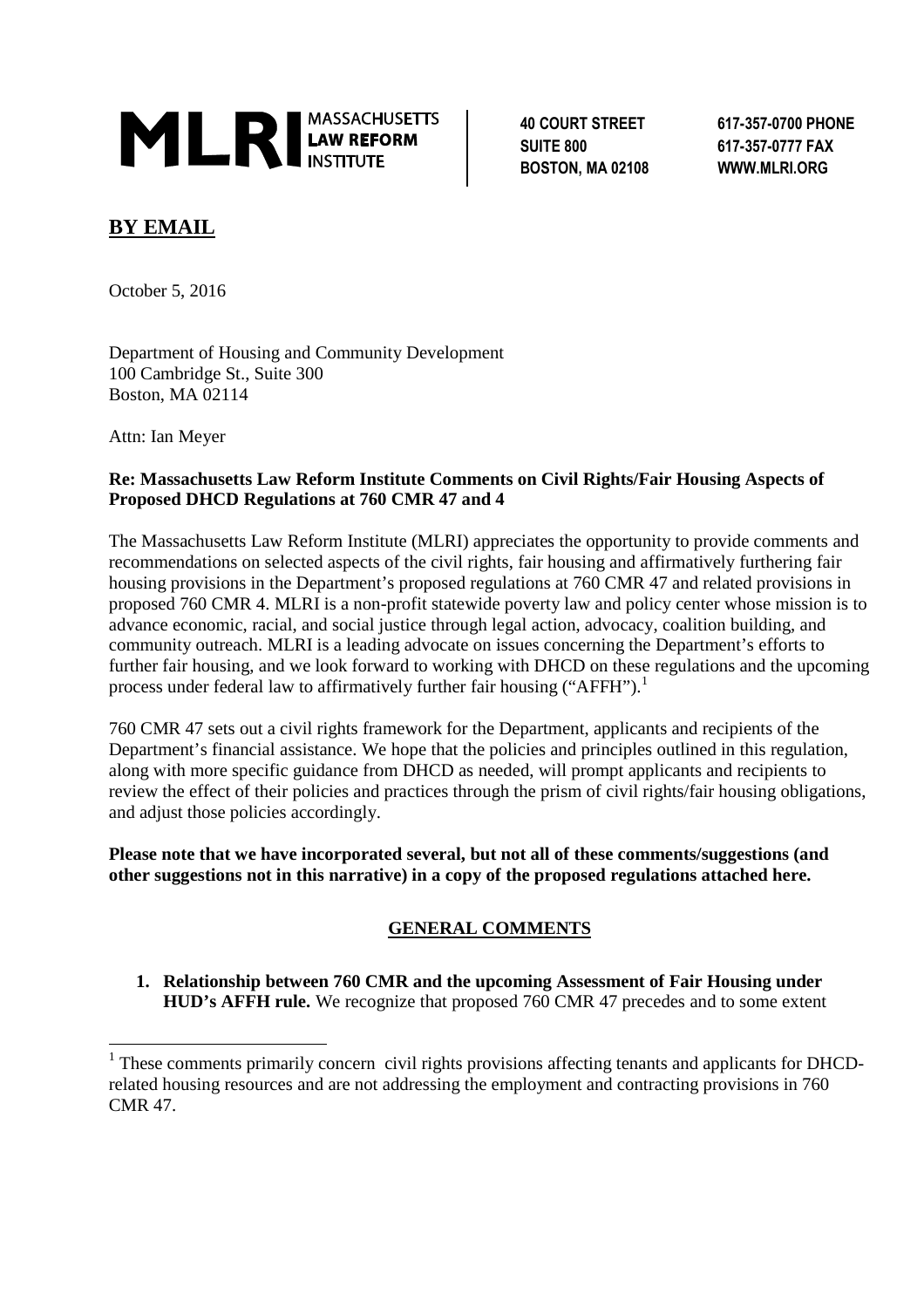anticipates the Department's forthcoming preparation of its Assessment of Fair Housing (AFH) required by the HUD AFFH rule at 24 CFR Part 5 et seq.<sup>2</sup> The relationship between the broad provisions of 760 CMR 47 and the HUD Assessment, with its detailed data analysis, goal-setting and robust public participation is not clear since the federal AFFH effort has not yet started. The AFFH process will result in a comprehensive presentation of the Department's fair housing goals and a statement of meaningful and measureable actions it will take to overcome the legacy of segregation, unequal treatment, and historic lack of access to opportunity in housing. If it were not for the deadlines imposed on issuance of these regulations, it would probably make more sense to issue 760 CMR 47 *after* the federal process is complete in an effort to align the two. But for now, we urge the Department to review these regulations after the AFH is complete to determine if changes should be made as a result of the final AFH.

- **2. Proposed 760 CMR 47 as a "framework."** As the Department says, this regulation is a "framework," and we recognize that it cannot address all civil rights/fair housing issues in detail. Because 760 CMR 47 is necessarily general (and may be modified in the future to coordinate with the Department's Assessment of Fair Housing) we would recommend adding to the Purpose and Scope Provisions at 47.02 the following language: "The Department will issue further guidance if needed to amplify and clarify the framework set out in this regulation." See suggested language attached here.
- **3. Declaration of Policy at 47.01(1**). Consistent with the terminology and goals throughout the proposed regulation we suggest adding the following bolded language: 'Non-discrimination, **affirmatively furthering fair housing** and equal opportunity are the policy of the Department of Housing and Community." See suggested language attached here
- **4. We recommend that 760 CMR 47 better address disability discrimination and reasonable accommodations.** Although persons with disabilities are protected from discrimination under state and federal laws, there appears to be no coverage of disability discrimination in proposed 760 CMR 47 or proposed 760 CMR 6. Reasonable accommodations are mentioned once in proposed 760 CMR 4.03 requiring LHAs to administer programs by, among other activities: (e) adopting and enforcing appropriate anti-discrimination policies, which meet the requirements of applicable law, including, a policy against sexual and other discriminatory harassment and a policy for reasonable accommodation on account of disability. Specific reference to disability discrimination and reasonable accommodations should be included in 760 CMR 47.

We also recommend that in an appropriate regulation the Department instruct housing providers to include in documents such as a notice to quit or to terminate assistance, an offer to discuss reasonable accommodation requests. This is the practice in HUD multifamily housing.

<sup>&</sup>lt;sup>2</sup> Similarly, housing authorities and other agencies that receive federal funds and DHCD assistance will be developing their own Assessments of Fair Housing under HUD guidelines which should add detail, goal-setting and measureable outcomes to their fair housing efforts under 760 CMR 47.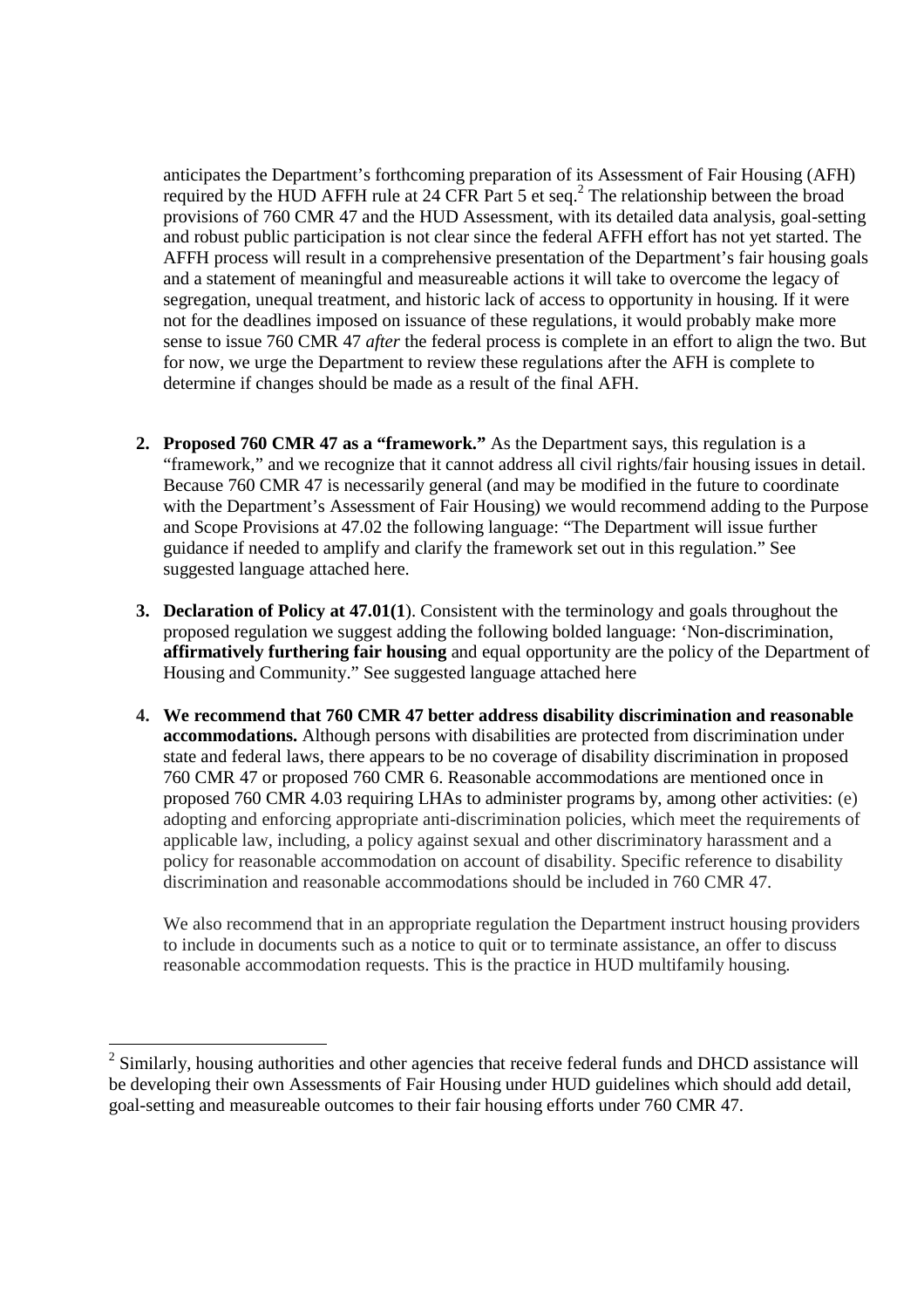- **5. We recommend that 760 CMR 47 better address national origin (language access**) **discrimination.** Although language access is among the most frequent civil rights problems encountered by tenants, participants and applicants for DHCD programs, this critical fair housing issue is not covered in proposed 760 CMR 47 (other than mention of national origin discrimination).<sup>3</sup> We recommend that DHCD implement its legal obligations pursuant to Title VI of the 1964 Civil Rights Act, the Fair Housing Act, G.L. c. 151B and state and federal Executive Orders by providing a statement that by a certain date the Department will issue a Language Access Plan for itself and a model Language Access Plan, guidance and training on language access for LHAs and other applicable recipients of funding.<sup>4</sup>
- **6. We recommend that these or other regulations better address fair housing issues related to tenant-based vouchers.** The Department administers/oversees more than 20,000 state and federal tenant-based vouchers. These mobile vouchers are our only housing resource designed to allow the widest choice about where to rent. But it is widely recognized that the programs have not fulfilled the promise of widening the choice to include what are sometimes called opportunity areas. Typically, voucher participants rent in poor and often disproportionately minority neighborhoods without any real assistance from housing agencies to use their vouchers in areas with better schools, less crime, and other attributes.

If not covered in forthcoming MRVP regulations or DHCD's Housing Choice Voucher plans, we urge the inclusion of specific provisions in760 CMR 47 on these programs. At a minimum, to better encourage wider geographic choice in the voucher programs, the regulation should require that voucher agencies gather data, map, and report on where their tenant-based vouchers are used. If vouchers are concentrated in poor and minority areas, the agencies should determine why and adopt policies and practices to improve opportunities for more diverse locational outcomes.

#### **SPECIFIC COMMENTS**

**1. 760 CMR 47.03 (Definitions). We recommend that the Department define Affirmatively Furthering Fair Housing (AFFH)** and not merely refer to the HUD regulation. The AFFH obligation is critical and runs throughout 760 CMR 47. Recipients of Department financial assistance should know what AFFH means without going to a HUD regulation. See suggested language attached here..

 $3$  Proposed 760 CMR 4.03(1)(f) instructs LHAs to "give to an applicant or tenant, who is known not to speak English, information in commonly spoken foreign languages that states that "this is an important document, please contact the (name of the local housing authority) at (phone number of local housing authority) for free language assistance." This applies only to LHAs and not other recipients of Department assistance. MLRI hopes to work with DHCD separately to develop more detailed proposals on language access.

<sup>&</sup>lt;sup>4</sup> Related to this issue, we recommend that language access should be added to the Responsibilities of the DHCD Diversity Officer in proposed 47.04(1)(g).See suggested language attached here.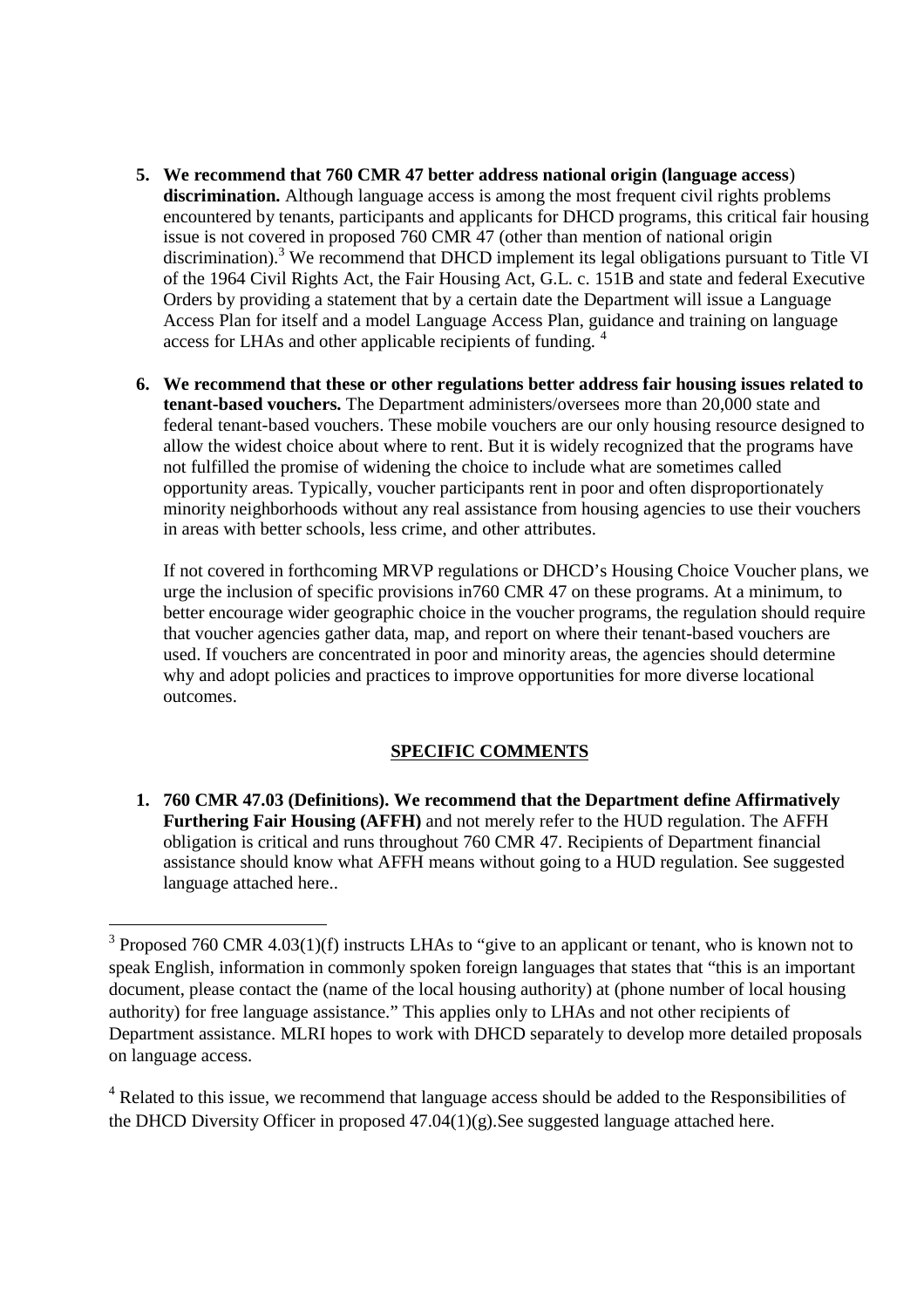- **2. 760 CMR 47.03 (Definitions). We recommend that the Department define the Data Collection Law**. We suggest this definition as part of our proposal in these comments to insert data collection requirements in selected provisions of 760 CMR 47. See suggested language attached here.
- **3. 760 CMR 47.04(1) and 47.09 (Role of the Department and Compliance and Sanctions). We recommend changes to clarify that the Department's ability to consider and act on civil rights violations is not limited to those arising from MCAD or Attorney General cases.** We applaud the approach of 47.04(1) concerning the Department's funding decisions when it learns of civil rights violations. We agree that applicants or recipients with discriminatory policies or practices or that fail to further fair housing goals should incur some loss of Department funding after a process for corrective action is unsuccessful. But there may be some confusion, most likely unintentional, among different provisions in 760 CMR 47 on the process by which DHCD considers and takes action upon discovery of discriminatory policies or practices.

On the plus side, 760 CMR 47.04(1)(c) sets out a helpful and broad list of civil rights issues the Department may consider when making funding decisions. And 760 CMR 47.09 encourages any person who has evidence of non-compliance with the regulation to submit a complaint to the Undersecretary. These are excellent provisions.

Our concern is with other provisions in 760 CMR 47 and 4 implying that DHCD may consider a possible discrimination complaint or issue only after MCAD or AG involvement – and most likely an actual finding. Very few discrimination complaints against housing providers and other DHCD recipients are filed at these agencies, the decision process is lengthy, and those agencies don't ordinarily address affirmatively furthering or language access issues.

To harmonize these provisions, we propose adding language in several places so that, as in 47.09, it is clear that the Department may consider discrimination issues brought to its attention in various ways, not only from MCAD or the AG. This will make the regulation consistent throughout. See suggested language attached here.

**4. 760 CMR 47.04(1)(g) – We recommend including Data Collection issues among the responsibilities of the Diversity Officer. <sup>5</sup>** Fair housing advocates worked hard for passage of the Data Collection Law in 2006. We hope to see it become more meaningful in the analyses of civil rights housing issues, and that the results of the law will be more easily accessible to the public. Also, in furtherance of that goal, we propose additions to the responsibilities of the Diversity Officer.

We also suggest adding compliance with the Data Collection Law in 47.08 - Responsibility of Applicant. See suggested language attached here.

<sup>&</sup>lt;sup>5</sup> Considering the breadth of responsibilities given to this officer, it might make more sense to re-title the position to "Civil Rights and Fair Housing Officer" since "diversity" implies that the position concerns only hiring/contracting issues.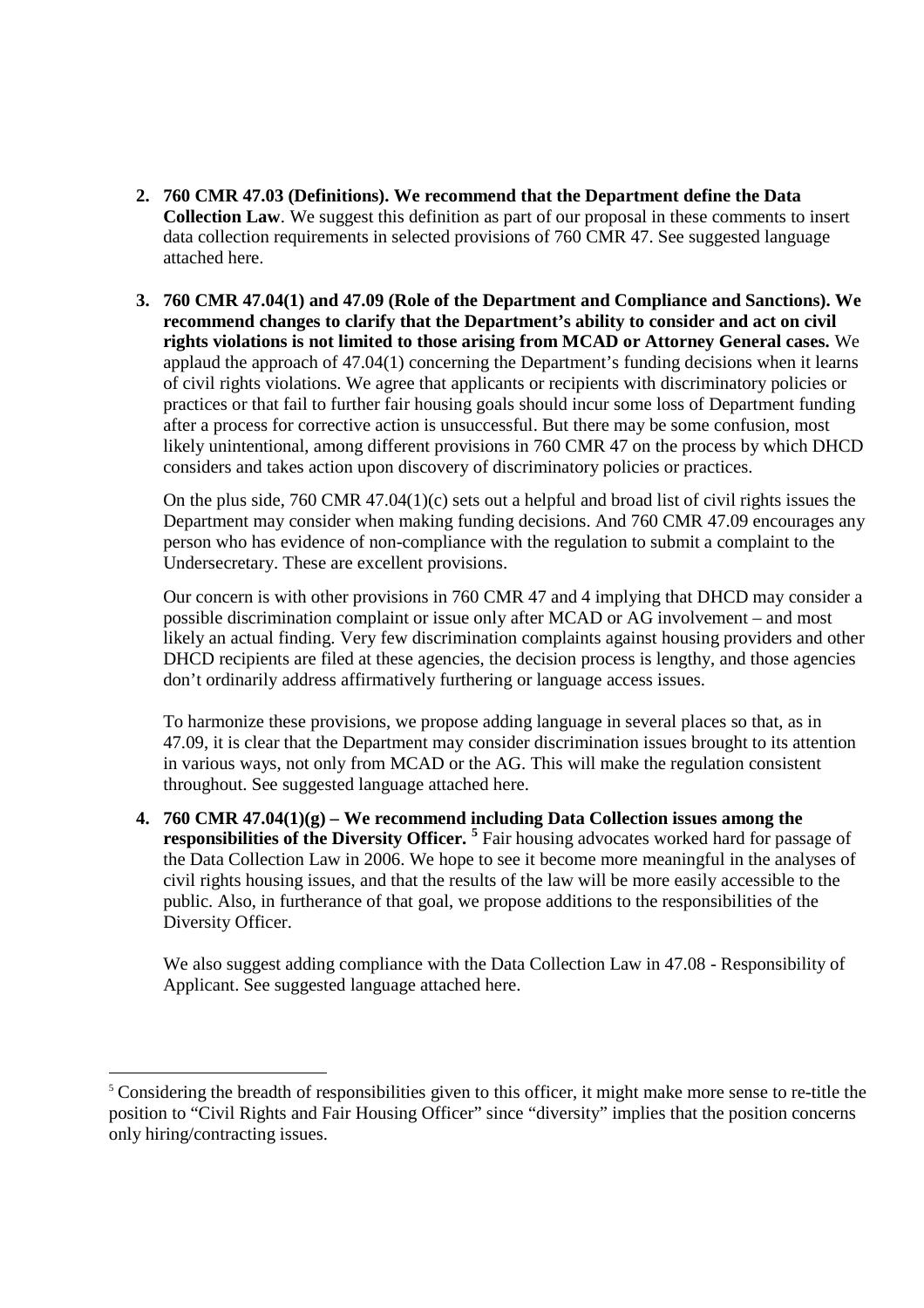- **5. 760 CMR 4.02 (Definitions).** Similar to 760 CMR 47.03, we suggest defining AFFH here to avoid having to flip between regulations.
- **6. 760 CMR 4.03(1) (General Requirements).** Consistent with 760 CMR 47, we suggest adding the following bolded language: "(1) Each LHA shall administer its operations in a fair and consistent manner **in accordance with state and federal civil rights laws**. . ." See proposed language attached here.
- **7. 760 CMR 4.03(1)(d**)**. For the same reasons as in #2 above, we recommend the following addition to the regulation concerning posting of civil rights notices at LHAs ". . . .** posting in a conspicuous place in the LHA's central office and on its website or webpage, a notice stating that any individual who believes he or she has been denied employment or housing, discharged, or has suffered discrimination in compensation or in the terms, conditions, or privileges of employment or housing on the basis of race, color, religious creed, national origin, sex, sexual orientation, gender identity, genetic information, age, ancestry, disability, marital status, veteran status, membership in the armed forces, presence of children, or political beliefs, or any other basis prohibited by law, has the right to **bring the complaint to the Equal Opportunity Officer at the LHA or** file a complaint with the Massachusetts Commission Against Discrimination (MCAD).
- **8. 760 CMR 4.03(1)(d) (LHA websites/pages).** We appreciate this instruction to LHAs to post important matters on their websites or pages. And please note that MLRI and CASLS' comments on proposed 760 CMR 4 recommend broadening the items to be posted on LHA websites and propose examples of additional items.

We also urge the Department to take a fresh civil rights look at its own website and pages.<sup>6</sup> One example, concerning results of required data collection by LHAs, is illustrative. The DHCD public housing webpage at http://www.mass.gov/hed/housing/ph-manage/lha-datacollection.html tells us that:

DHCD also will evaluate the data as part of its efforts to affirmatively further fair housing. More specifically, DHCD will analyze the data to ensure that housing choice, equitable housing opportunities, and inclusive patterns of housing are available across the Commonwealth. DHCD will annually report to the state legislature on its data collection efforts and results by December 31st, and may provide reports to other interested parties in a manner consistent with all applicable privacy laws.

<sup>&</sup>lt;sup>6</sup> See, for example, MLRI's January 8, 2016 letter to DHCD concerning the lack of public information on the Low Income Housing Tax Credit program. That letter describes in some detail how the Department's website has little if any information, data, reports or analysis of the program that would allow advocates or the public to make a thoughtful fair housing analysis or even learn where tax credit units are located. We once more ask the Department to discuss with advocates and review what it posts on its website with an eye to fair housing issues and provide a generous and useful amount of information to the public as we have suggested in many communications with the Department.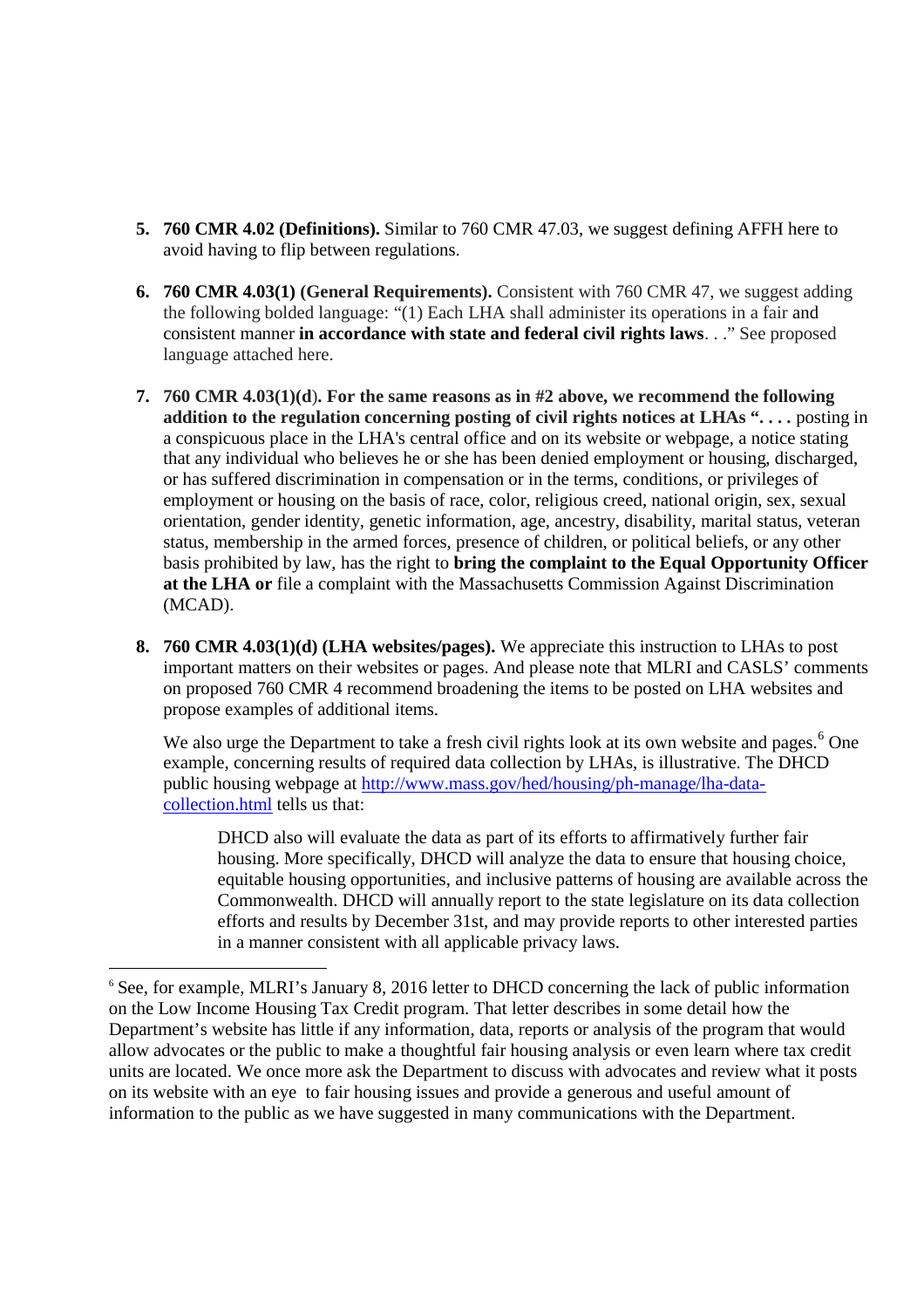However, we are unable to find on the DHCD website the most basic information resulting from the required data collection such as: the data submitted by each agency; what actions the Department has taken if an agency fails to submit the required data; DHCD's analyses of the data; any policies or procedures DHCD has developed as a result of the data collection; the annual report to the Legislature.

We once more urge the Department to make better use of its own website for the benefit of advocates, tenants, applicants and the public. A good start would be to post the comments submitted on this round of proposed regulations and the Department's responses, if any, to those comments.

- **9. 760 CMR 4.06 (Equal Opportunity Officer at LHAs).** We recommend that the Department include a description of what this person is supposed to do and how they will be trained.
- **10. 760 CMR 4.12(j) (Development of Additional Units).** We appreciate the Department's inclusion of a provision forbidding discriminatory admissions preferences in additional LHA units. We suggest that the regulation more specifically provide that preferences will not have effect of delaying or denying admission of protected groups and will work to affirmatively further fair housing.

We thank the Department for proposing these rules. There is a lot of territory to cover and we are sure it wasn't an easy task within the tight time limits allowed. We look forward to your responses to our suggestions and also to the work ahead developing the Assessment of Fair Housing.

Please feel free to contact me if you have any questions or would like to discuss these issues further.

Sincerely,

Judith Liben

Senior Housing Attorney Massachusetts Law Reform Institute 40 Court Street, 8<sup>th</sup> Floor Boston MA 02108 617-357-0700 X327 jliben@mlri.org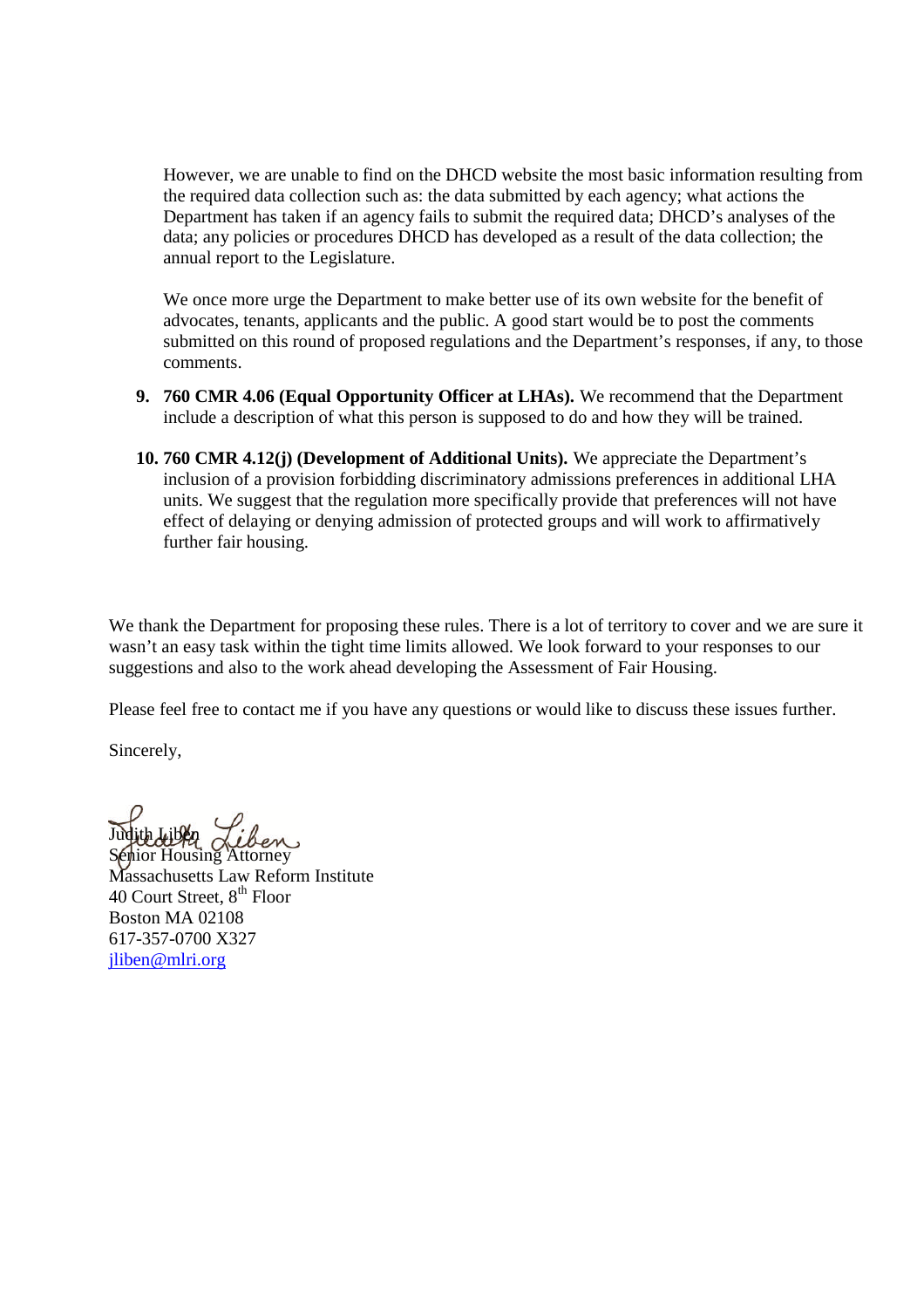# **MLRI Suggested Changes to 760 CMR 47 October 3, 2016 (in bold)**

## **760 CMR 47.00: NON-DISCRIMINATION, EQUAL OPPORTUNITY, AND AFFIRMATIVE FURTHERANCE OF FAIR HOUSING REGULATIONS GOVERNING RECIPIENTS OF DEPARTMENT OF HOUSING AND COMMUNITY DEVELOPMENT FINANCIAL ASSISTANCE**

- 47.01: Declaration of Policy
- 47.02: Purpose and Scope
- 47.03: Definitions
- 47.04: Role of the Department of Housing and Community Development47.05: Employment Policies
- 47.06: State Services
- 47.07: Contracting and Supplier Diversity Business Enterprise Utilization
- 47.08: Responsibility of the Applicant
- 47.09: Severability, Compliance and Sanctions

#### **47.01: Declaration of Policy**

(1) Non-discrimination**, affirmatively furthering fair housing** and equal opportunity are the policies of the Department of Housing and Community Development in all of its decisions, policies, programs and activities. To that end, the Department shall rigorously take affirmative steps to ensure equality of opportunity in the internal affairs of the Department, as well as in its relations with the public **and program participants**. The Department, in performing its statutory responsibilities, shall consider the likely effects which its decisions, policies, programs and activities shall have in meeting the goal of equality of opportunity.

(2) Equal opportunity and Affirmatively Furthering Fair Housing requires more than vigilance in the elimination of discriminatory barriers on the grounds of race, color, religion, national origin, ancestry, disability, sex, age, familial status, veteran status or military service, sexual orientation, gender identity or expression, and other bases prohibited by law. It also entails positive and aggressive measures to ensure equal opportunity in internal personnel practices and in those policies and programs which affect persons and political subdivisions throughout the Commonwealth.

(3) The Department shall initiate, where appropriate, **and when it learns of likely or actual discriminatory policies, practices or failure to affirmatively further fair housing** affirmative policies and programs designed to remedy the lingering effects of any past and present discriminatory patterns and practices and to affirmatively further fair housing to the extent that such policies and programs are consistent with the purposes and provisions of applicable law, as amended, including M.G.L. c.151B, Executive Orders 526, 559, and 565, Title VI of the Civil Rights Act of 1964, the Fair Housing Act, Section 504 of the Rehabilitation Act of 1973, and the Americans with Disabilities Act.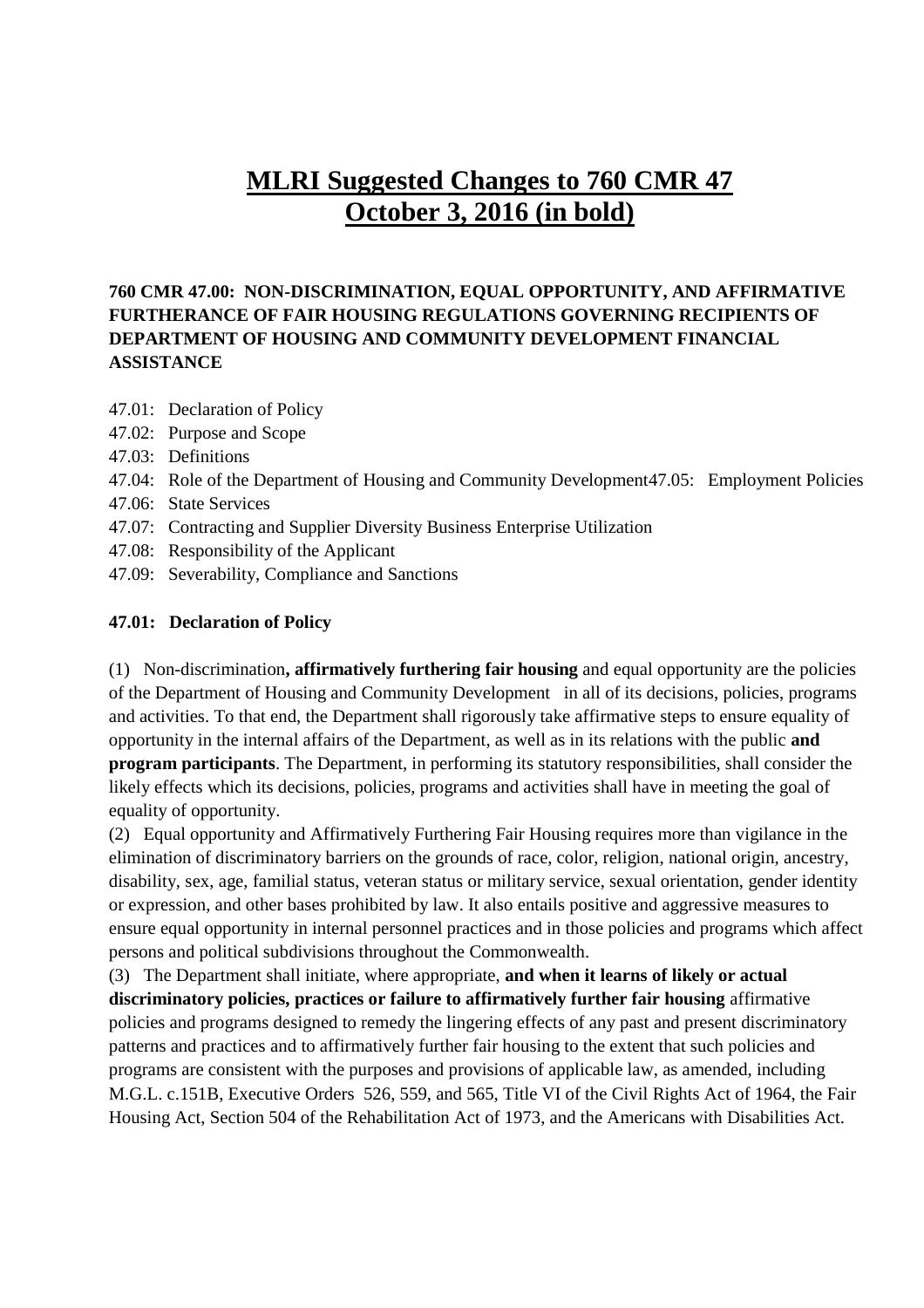#### **47.02: Purpose and Scope**

(1) 760 CMR 47.00 is designed to provide a framework within which the Department can design and implement policies and programs to ensure equal opportunity and full participation for all **residents** of the Commonwealth. **"The Department will issue further policies and guidance if needed to amplify and clarify the framework set out in this regulation".**

(2) 760 CMR 47.00 is also intended to define the equal employment opportunity, fair housing, and business utilization obligations of any applicant for state, state-assisted, federal or federally-assisted funds administered by the Undersecretary of the Department.

#### **47.03: Definitions**

**1.** Affirmatively Furthering Fair Housing **(AFFH**) as used herein has the meaning given by the U.S. Department of Housing and Urban Development under the Affirmatively Furthering Fair Housing Final Rule at 24 C.F.R. 5.152 or any applicable successor regulation.. **"AFFH means taking steps proactively to address significant disparities in access to community assets, to overcome segregated living patterns and support and promote integrated communities, to end racially and ethnically concentrated areas of poverty, and to foster and maintain compliance with civil rights and fair housing laws"**

Applicant means any person, private for-profit or non-profit organization, or political subdivision of the Commonwealth which submits to the Department any application, contract, request, or plan for Financial Assistance from the Department which the Undersecretary is not obliged by law to fund.

Clearinghouse means any individual, organization, or agency established for, among other reasons, the purpose of furthering fair housing opportunities.

Commission means the Massachusetts Commission Against Discrimination (MCAD) and its successors.

**Data Collection Law means Chapter 334 of the Acts of 2006 which provides for the gathering, compiling, and reporting of data by the Department of Housing and Community Development (DHCD) to provide current, accurate, and detailed information on the number, location, and residents of assisted housing units and recipients of state or federal rental assistance in the Commonwealth. These regulations are also intended to ensure that the Commonwealth affirmatively furthers fair housing. DHCD will use this data to analyze and evaluate applicable housing programs, and to provide information to the legislature and other interested parties.**

Department means the Department of Housing and Community Development and its successors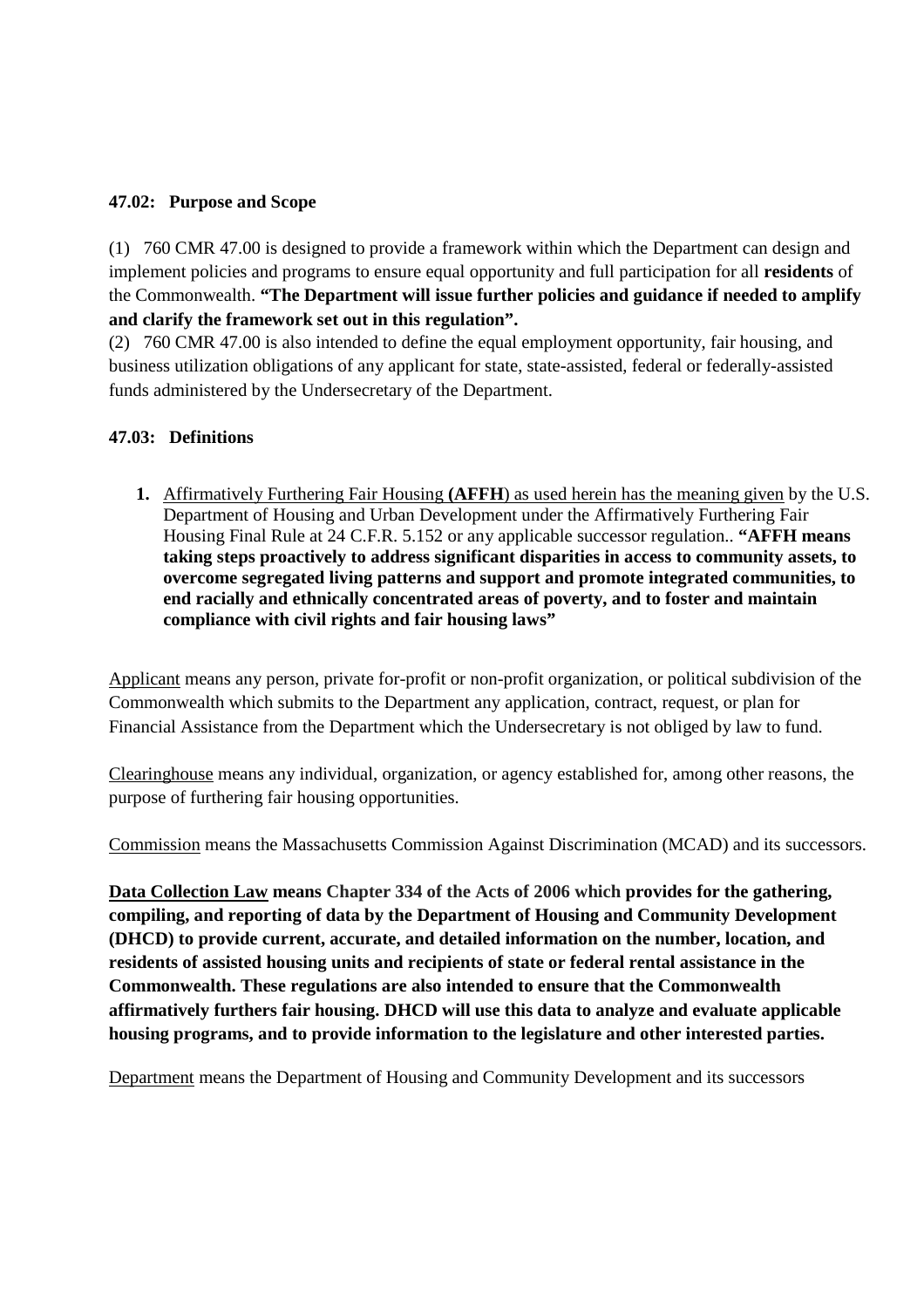Financial Assistance means any of the following, to the extent such assistance is provided by or on behalf of DHCD:

(a) any discretionary grant, loan or advance of state or federal funds,

(b) any grant or donation of state or federal property or interest in property,

(c) any state or federal agreement, arrangement, or other contract which has as one of its purposes the provision of assistance, such as the allocation of federal or state tax credits, tax-exempt bond authority, or loan guarantees, and/or

(d) the sale, lease, or licensing of state or federal property, both real and personal, or any interest in such property, at a price below the current market value of such property interest.

LHA means a Local Housing Authority as established under M.G.L. c.121B or comparable legislation.

Racial/Ethnic Minority Group Member means a person who is:

(1) Of one of the following groups, as defined by the U.S. Census Bureau:

- (a) American Indian; or Alaska Native
- (b) Asian;
- (c) Black or African American;
- (d) Hispanic or Latino;
- (e) Native Hawaiian or Other Pacific Islander; or

(2) Cape Verdean, Eskimo, Aleut, or any other racial/ethnic minority designation pursuant to applicable executive order or law.

Political Subdivisions means any unit of local government, city, town, county, or subdivision thereof; instrumentality of the Commonwealth; or any other government entity, including authorities.

Supplier Diversity Business Enterprise means a business enterprise defined under current state law or by policy of the Operational Services Division for purposes of the Supplier Diversity Program, including Minority Business Enterprises, Women Business Enterprises, Service-Disabled Veteran-Owned Business Enterprises, Veteran-Owned Business Enterprises, Disability-Owned Business Enterprises, and LGBT-Owned Business Enterprises.

Undersecretary means the Undersecretary of the Department of Housing and Community Development.

#### **47.04: Role of the Department of Housing and Community Development**

The Department is the Commonwealth's lead housing and community development agency. In this capacity, it is charged with addressing the management, housing, and community development needs of the Commonwealth's 351 cities and towns. The Department is also charged with coordinating the Commonwealth's overall long-term housing and community development strategy.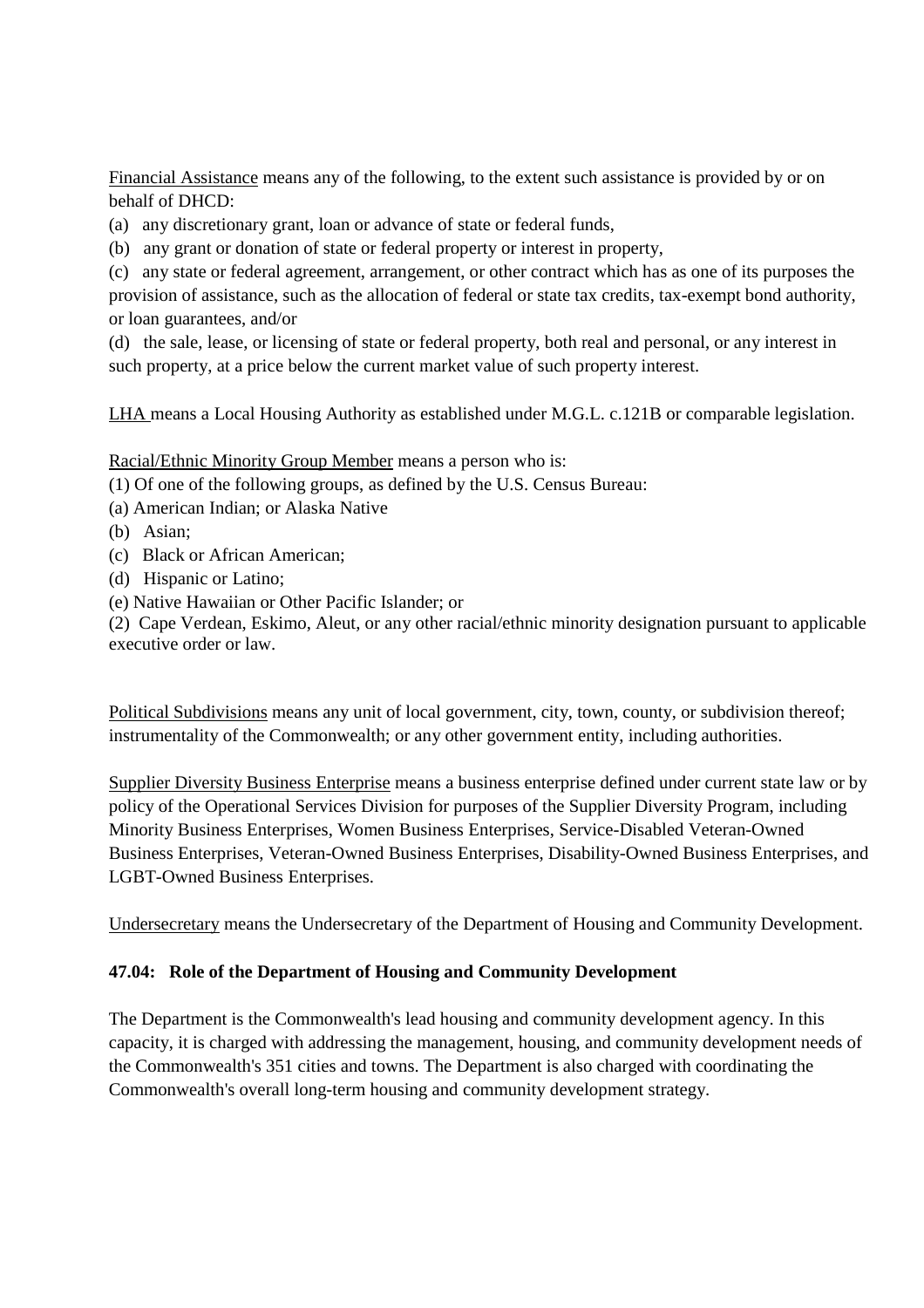(1) In deciding whether to award Financial Assistance to an Applicant, the Undersecretary shall consider whether the Applicant is in compliance with applicable civil rights obligations in the areas of housing, employment, public accommodation, and Supplier Diversity Business Enterprise utilization as applicable. To facilitate the Undersecretary's review of the Applicant's civil rights record, the Undersecretary shall implement the following procedures:

(a) Seek information from the Commission, the Office of the Attorney General **and elsewhere** regarding the civil rights compliance of Applicants for Financial Assistance and conduct related searches of judicial decisions **and other sources** regarding discrimination claims against Applicants. (b) Inform Applicants of the requirements of 760 CMR 47.00;

(c) Other factors that the Department may consider in deciding whether to award Financial Assistance to an Applicant include, but are not limited to, the following:

- 1. Efforts in Affirmatively Furthering Fair Housing by the Applicant generally, and as proposed for a project or activity for which the Applicants seeks funding.
- 2. Efforts to overcome barriers to multi-family and affordable housing growth, such as exclusionary zoning and land use and permitting denials;
- 3. Efforts to provide a diversity of housing types;
- 4. Availability of, and efforts to provide, subsidized housing for a range of income levels and family types and sizes consistent with regional need;
- 5. Efforts to provide housing that increases access and community integration for persons with disabilities;
- 6. Application for, and use of, funds to improve access to opportunity and community assets in furtherance of diversity and fair housing goals.
- 7. Progress in planning for and achieving greater accessibility in housing and in the community;
- 8. Civic engagement and affirmative outreach in providing affordable housing and civil rights related education and resources; and
- 9. Other criteria the Department determines to be consistent with affirmative furtherance of fair housing and equal opportunity goals.

(d) Upon information from the Commission or the Office of the Attorney General **or from other sources** that an Applicant is in apparent non-compliance status **or has failed to affirmatively further fair housing** , the Department **shall** direct the Applicant to make a sincere and concerted effort to reach agreement with the Commission, Office of the Attorney General, or other relevant enforcement authority **or the Department** which will bring the Applicant into **compliance and correct any discriminatory practices..**

(e) The Department will not award funds to an Applicant that the Department finally determines to be in non-compliance status **or otherwise has acted in a discriminatory manner or failed to affirmatively further fair housing** based on its review in accordance with 760 CMR 47.04(1) unless the Undersecretary finds that the proposal or project is necessary for the protection of the public health or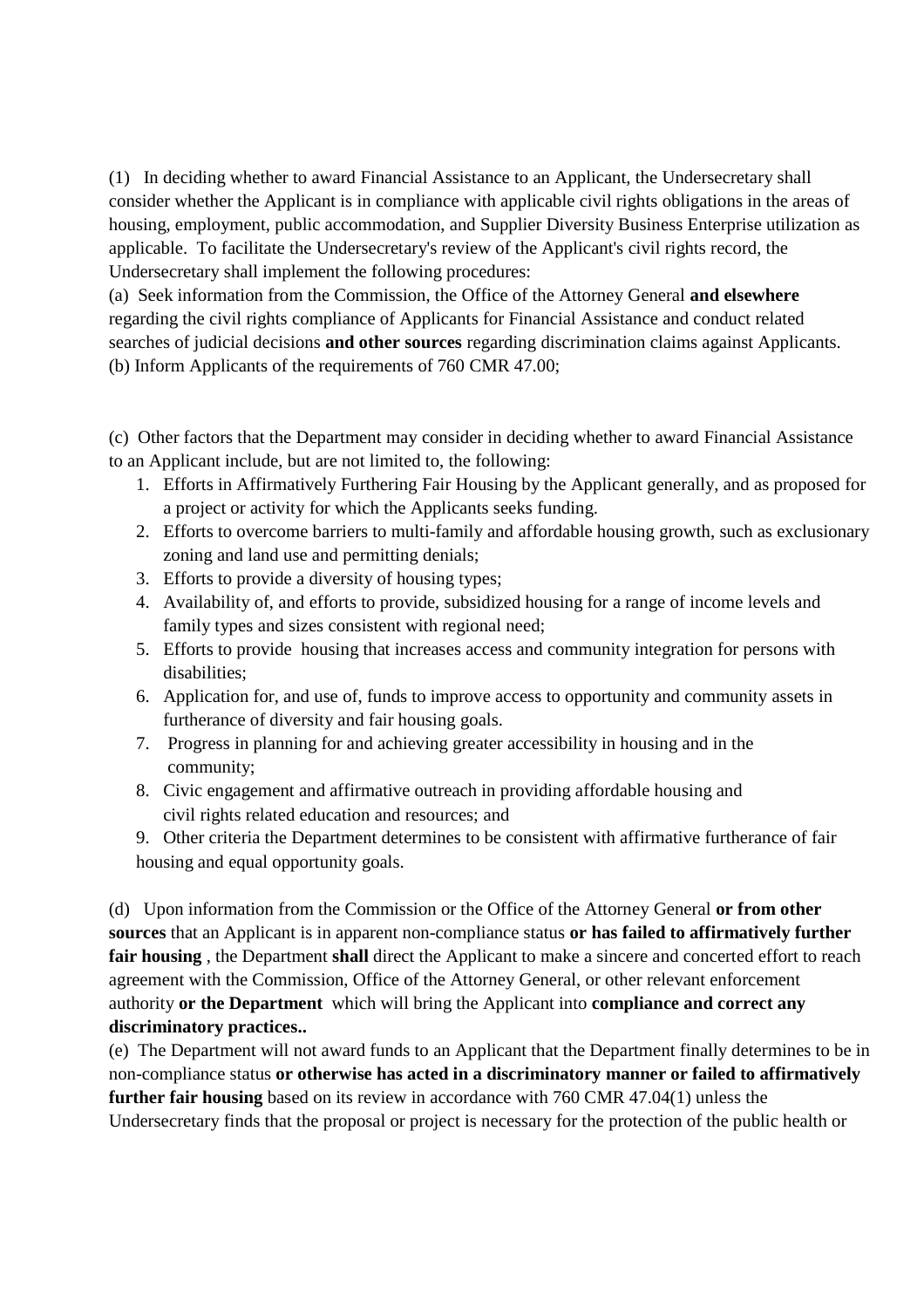welfare and the Applicant has made a sincere and concerted effort to reach agreement with the Commission, Office of the Attorney General, or other relevant enforcement authority **or to otherwise address issues relating to discrimination or failure to affirmatively further fair housing that have been brought to the Department's attention.**

(f) The Department will award funds to an Applicant that the Department determines to be in conditional compliance status, **or making a sincere and concerted effort to correct any**

**determination of discrimination or failure to affirmatively further fair housing** based on its review in accordance with 760 CMR 47.04(1)), only where the Undersecretary determines, including after consultation with **applicable persons or agencies including** the Commission or the Office of the Attorney General, that the imposition of certain conditions on such award will further the Applicant's ability and willingness to comply with applicable civil rights requirements. If an Applicant fails to comply with these conditions during the period of such award, the Department may conclude that such failure warrants a determination that the Applicant is in non-compliance.

(g) The Undersecretary shall appoint a Diversity Officer (**note** - **perhaps change title to Civil Rights and Fair Housing Officer?**)who shall have, among other things, the following authority and responsibilities:

1. establish reporting requirements for all successful Applicants relative to their compliance with the obligations under 760 CMR 47.00;

2. gather information, **including that required by the Data Collection Law** and report such information regularly to the Undersecretary, relative to successful Applicants' compliance with the obligations under 760 CMR 47.00 **and report to the Undersecretary any failure to provide data required by the Data Collection Law and propose what corrective action the Undersecretary should take in response to that failure** ;

3. track and advise the Undersecretary relative to program compliance with the equal opportunity obligations of Executive Order526 or superseding Executive Orders;

4. recommend approval or disapproval of all Department appointments and Department funded construction contracts;

5. supervise monitoring and enforcement of the Department's affirmative action plan as described in 760 CMR 47.06 herein;

6. inform and otherwise assist Department program managers regarding the substance of any civil rights comments provided by the Commission or the Office of the Attorney General **and others** , as well as of any compliance conditions imposed by the Department on the award of Financial Assistance.

7. in concert with the Department's Chief Counsel, inform Department program managers of any changes in applicable civil rights laws and policies; and

8. in concert with the Department's Chief Counsel, provide instruction to Department program staff on civil rights compliance and procedures for tracking compliance.

## **47.05: Employment Policies**

(1) All Department officials and supervisory employees shall appoint, assign, train, evaluate, compensate, and promote agency personnel on the basis of merit and fitness, without discrimination on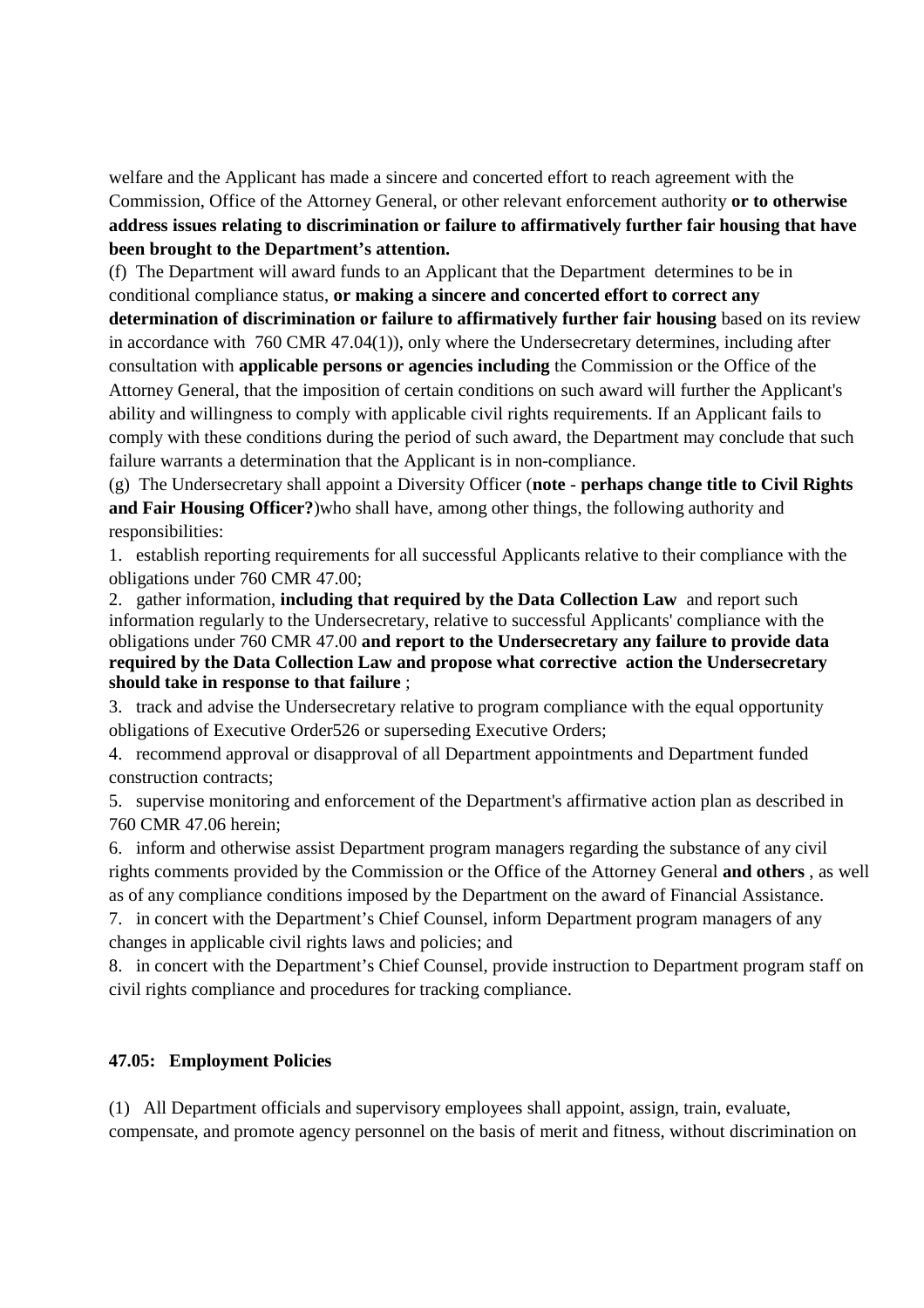the basis of race, color, religion, national origin, disability, ancestry, sex, age, military service/veteran status, sexual orientation, gender identity, or any other basis prohibited by law.

(2) The following standards and procedures shall govern the preparation and adoption of affirmative action and diversity plans by the Department:

(a) set forth goals and timetables and employ all reasonable measures to eliminate the lingering effects of any present or past discriminatory employment practices;

(b) review its existing staffing patterns, and to the extent that such patterns indicate a pattern of staffing of Racial/Ethnic Minority group members and women, persons with disabilities, and veterans that is not fairly reflective of the percentage of Racial/Ethnic Minority Group members, women, persons with disabilities, and veterans in the Boston Metropolitan Statistical Area (MSA), take appropriate remedial measures to resolve and eliminate such patterns in future hiring and promotion decisions;

(c) conduct an ongoing review of its affirmative action and diversity plan to ensure compliance with such plan, and with the intent of 760 CMR 47.00 in accordance with applicable executive orders; (d) appoint a Diversity Officer to supervise monitoring and enforcement of the affirmative action and diversity plan. In addition, the Diversity Officer shall have the authority to recommend approval or disapproval of all appointments and Department funded construction contracts.

(3) The Undersecretary shall, in conjunction with the Commission, periodically review the above standards and procedures and shall propose modifications and amendments where appropriate, provided however, that any such modifications and amendments shall include without limitation, the provisions of this policy 760 CMR 47.06(1)(a) through (d).

#### **47.06: Non-Discrimination in State Services**

All Department services shall be provided without discrimination in accordance with 760 CMR 47.01. No Department facility shall be used in furtherance of any discriminatory pattern or practice nor shall the Department become a party to any agreement, arrangement, or plan which has the effect of sanctioning such patterns or practices. 760 CMR 47.07 shall apply to any public, quasi-public, or private non-profit entity which provides such services pursuant to a contract with the Department. Any such contract shall include language implementing 760 CMR 47.07.

#### **47.07: Contracting and Supplier Diversity Business Enterprise Utilization**

(1) Each successful Applicant shall ensure that every construction contract or contract for goods or services utilizing Financial Assistance from the Department shall contain a provision prohibiting discriminatory employment practices by contractors, sub-contractors, and suppliers of goods or services based on race, color, religion, national origin, ancestry, age, sex, disability, military service, sexual orientation, gender identity or expression, or any other basis prohibited by law. The non-discrimination provision shall require contractors and suppliers of goods or services to give written notice of their commitments under 760 CMR 47.09 to any labor union, association, or brotherhood with which they have a collective bargaining or other agreement. Such notice shall also be given to the Commission, SDO, and the Department's Diversity Officer.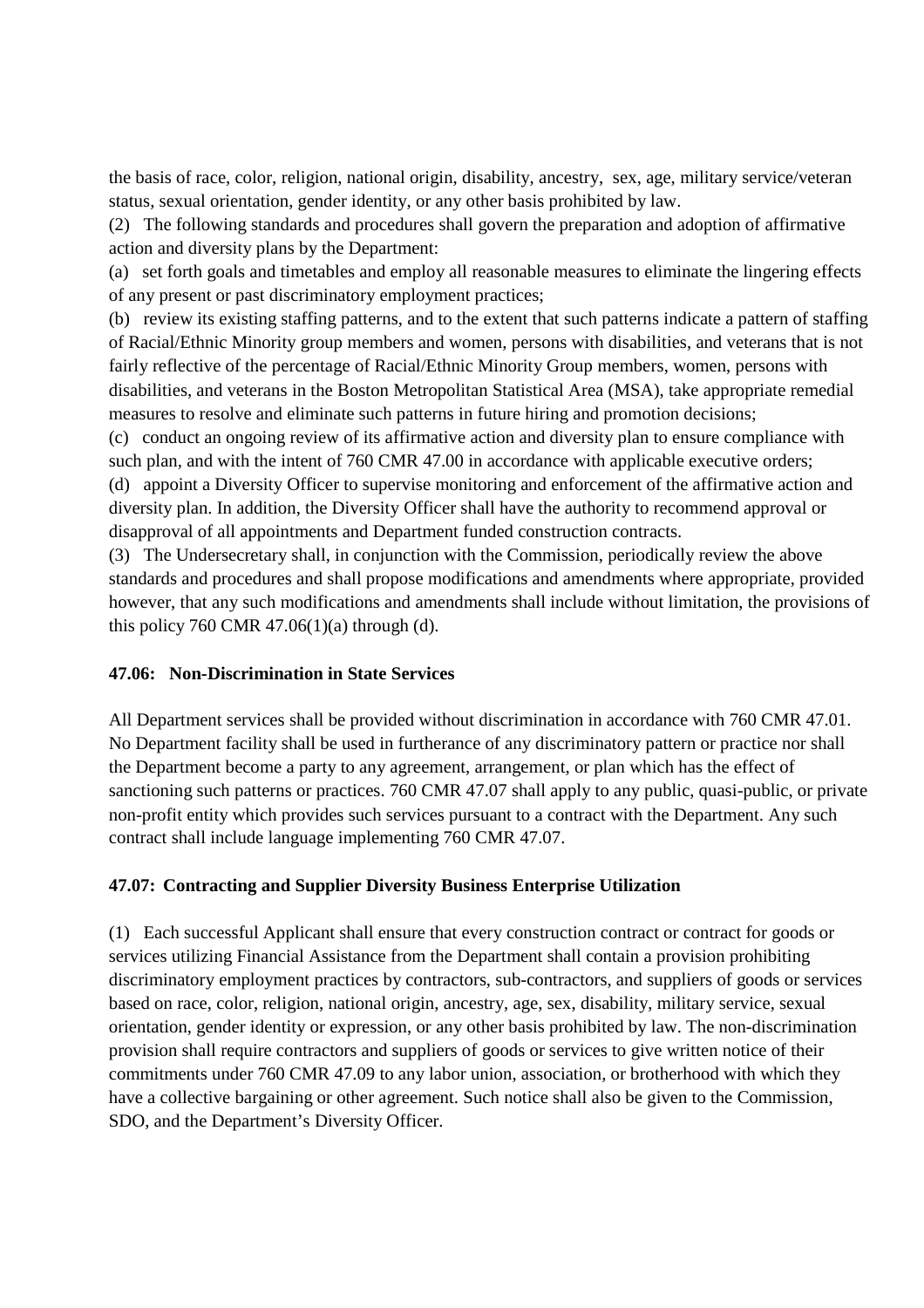(2) Each successful Applicant shall take affirmative steps to increase the participation of Supplier Diversity Business Enterprises in all construction, consultant, goods, and service contracts, including identifying any practical impediments to such participation. Each such Applicant shall also take such further steps as the Department may from time-to-time conclude will further compliance with this requirement, including the establishment of annual goals for Supplier Diversity Business Enterprise participation.

### **47.08: Responsibility of the Applicant**

(1) It is the responsibility of each Applicant for Financial Assistance from the Department to ensure that in the administration of its policies, programs, and projects, it is in compliance with 760 CMR 47.00 and all applicable civil rights laws, and is pursuing all reasonable measures designed to foster equal opportunity and participation in such policies and programs. To the extent that the Applicant identifies policies and programs which may have had and/or may continue to have a discriminatory impact on individuals, businesses, or organizations relative to housing, employment or Supplier Diversity Business Enterprise utilization, the Applicant must take appropriate affirmative measures to remedy the effects of such discrimination. The obligations of the Applicant herein apply not only to an initial determination of eligibility for Financial Assistance but also to the administration of any such assistance.

(2) Relative to an application for Financial Assistance for a residential project, it is the responsibility of each Applicant to do the following:

(a) If developing operating, or managing housing:

(i) submit an affirmative fair housing marketing and resident selection plan to the Department consistent with applicable Department regulations, guidelines, or directives.. No Financial Assistance shall be provided by the Department to such an Applicant until such plan is approved in writing by the Department, and

(ii) list the availability of units in the development **on its website and** with any Clearinghouse in accordance with applicable guidelines or directives issued by the Department

(b) adopt other measures to affirmatively further fair housing opportunities, such as the Applicant's participation in a region-wide strategy or plan.

The requirements of 760 CMR 47.09(4)(d) shall not apply to any application for Financial Assistance for housing to be constructed or renovated pursuant to the Department's Chapter 689 (Special Needs) Program.

#### **47.09: Severability, Compliance and Sanctions**

The provisions of 760 CMR 47.00 are severable, and if any of these provisions shall be held illegal by any court of competent jurisdiction, the decision of such court shall not affect or impair any of the remaining provisions.

Any person who has evidence of non-compliance with 760 CMR 47.00 may submit a written complaint to the Undersecretary for appropriate action.